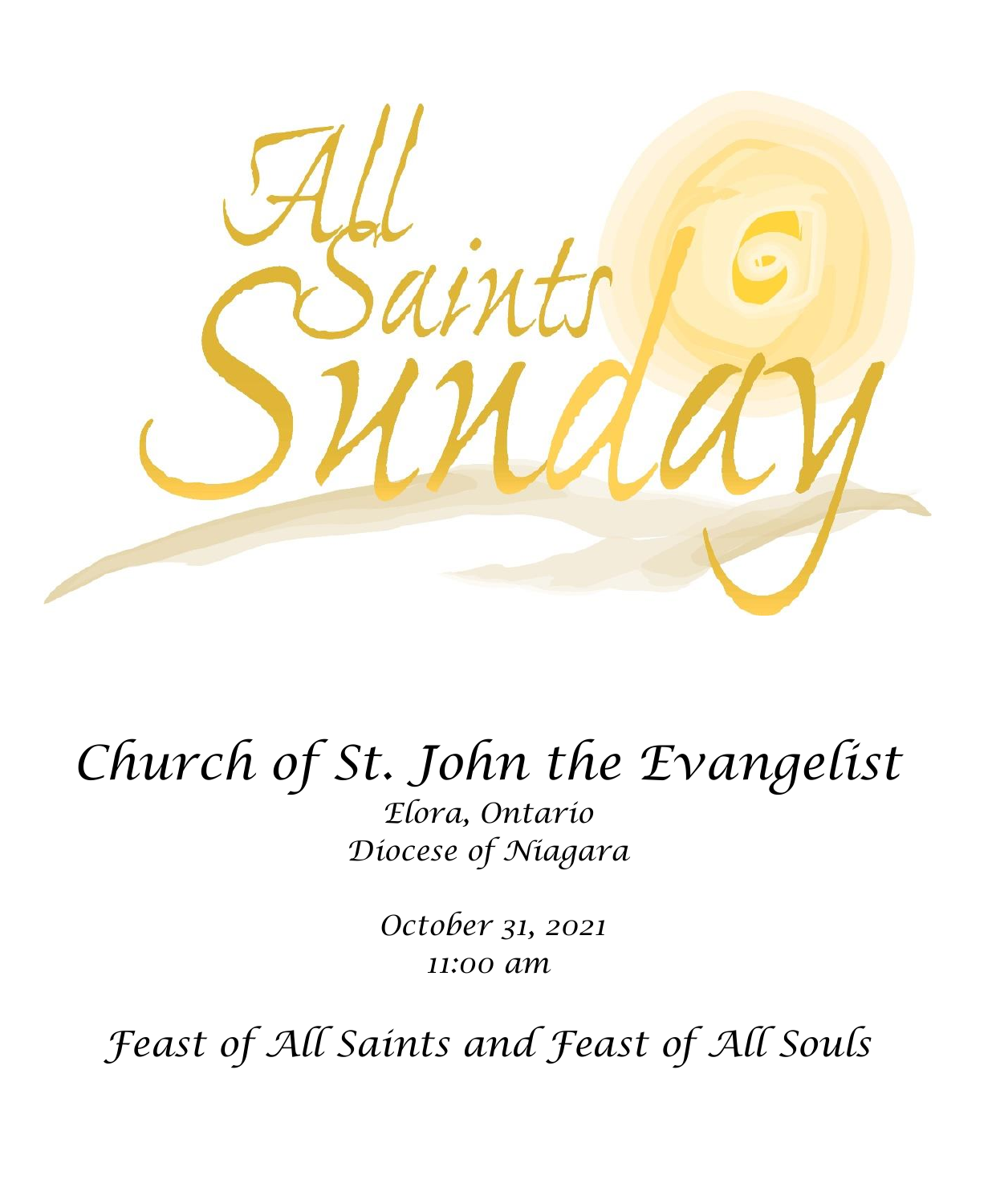# **Feast of All Saints and Feast of All Souls October 31, 2021**

# **11:00 am Modified Holy Communion (BCP)**

*Welcome to an in-person liturgy at St. John's. We all have a responsibility to gather safely. According to Diocesan Guidelines (September 30) Keep your face mask on, keep a 2m distance with people from other households. Keep your face mask on, keep a 2m physical distance. Please socialize outdoors. There is no congregational singing; and tea, coffee or food will not be served. The 11am liturgy is live-streamed to the St. John's Elora YouTube Channel. There is no offertory hymn. You are encouraged to give your donation online electronically or using the "Offering Box" located at the church doors. ---------------------------------------------*

*St. John's church sits on the traditional unceded territories of the Attawandaron, Mississauga, and Haudenosaunee First Nations. These lands are covered by the Between the Lakes Treaty and the Haldemand land grant. These lands are also part of The Dish With One Spoon Treaty, all subsequent newcomers have been invited into this treaty in the spirit of peace, friendship and respect. Today this land is home to many diverse Inuit, Metis and First Nations peoples.* 

# **Mass Setting Missa Brevis in A minor** Mass **Mass Setting Missa Brevis in A minor** Harold Darke

# **THE COLLECT FOR PURITY**

*Celebrant:* ALMIGHTY God, unto whom all hearts be open, all desires known, and from whom no secrets are hid: Cleanse the thoughts of our hearts by the inspiration of thy Holy Spirit, that we may perfectly love thee, and worthily magnify thy holy Name; through Christ our Lord. **Amen.**

#### **SUMMARY OF THE LAW**

*Celebrant:* OUR Lord Jesus Christ said: Hear O Israel, The Lord our God is one Lord; and thou shalt love the Lord thy God with all thy heart, and with all thy soul, and with all thy mind, and with all thy strength. This is the first and great commandment. And the second is like unto it:

> Thou shalt love thy neighbour as thyself. On these two commandments hang all the Law and the Prophets.

# *People:* **Lord, have mercy upon us, and write both these thy laws in our hearts, we beseech thee.**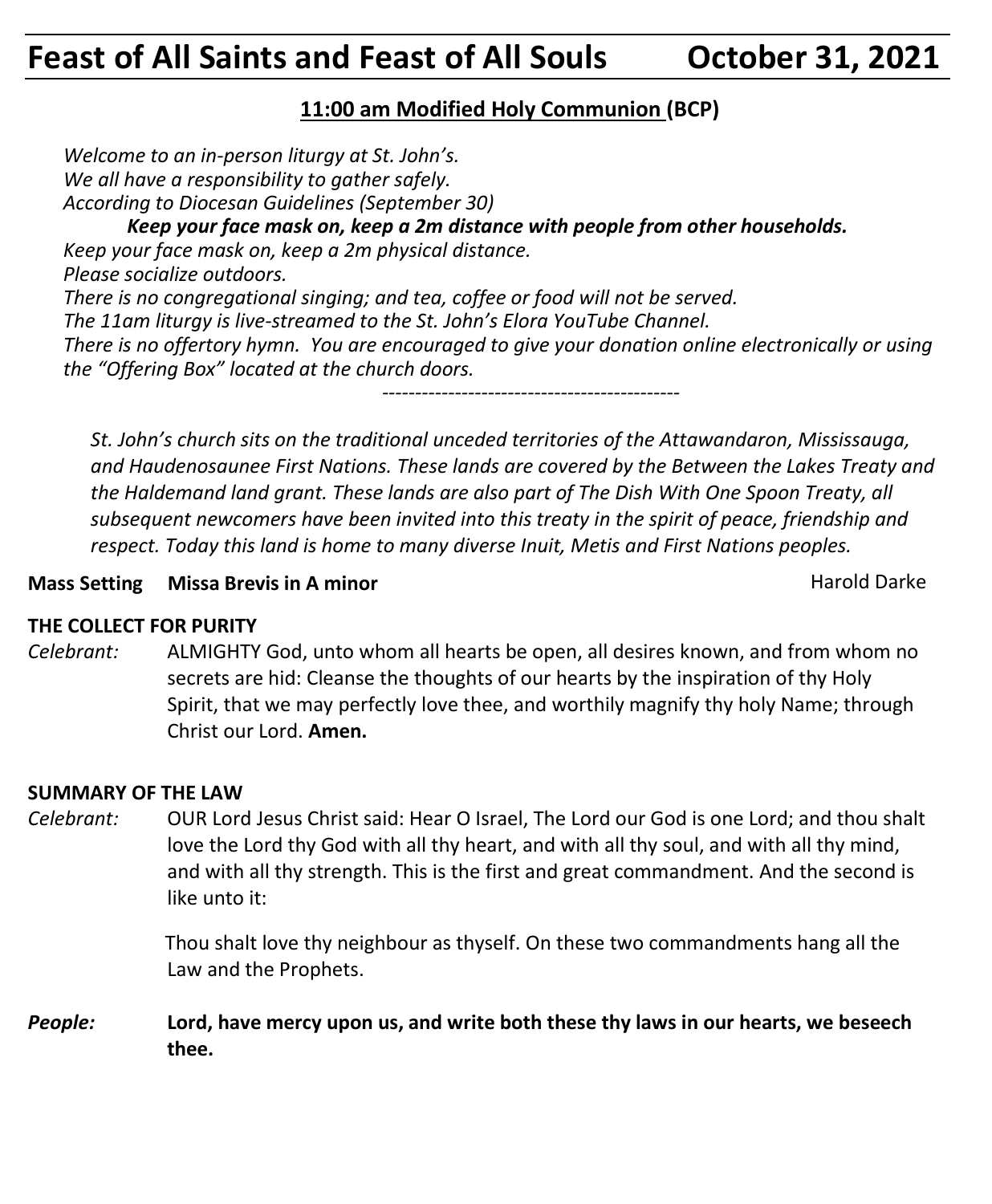**Kyrie** - Choir

Lord, have mercy upon us. Christ, have mercy upon us. Lord, have mercy upon us.

# **COLLECT**

*Celebrant:* O Almighty God, who hast knit together thine elect in one communion and fellowship, in the mystical body of thy Son Christ our Lord: Grant us grace so to follow thy blessed Saints in all virtuous and godly living, that we may come to those unspeakable joys, which thou hast prepared for them that unfeignedly love thee; through Jesus Christ our Lord.

*People:* **Amen.**

# **A READING FROM THE THIRD CHAPTER OF THE WISDOM OF SOLOMON BEGINNING AT THE 1st VERSE**

Wisdom 3.1-9

The souls of the righteous are in the hand of God, and no torment will ever touch them. In the eyes of the foolish they seemed to have died, and their departure was thought to be a disaster, and their going from us to be their destruction; but they are at peace. For though in the sight of others they were punished, their hope is full of immortality. Having been disciplined a little, they will receive great good, because God tested them and found them worthy of himself; like gold in the furnace he tried them, and like a sacrificial burnt offering he accepted them. In the time of their visitation they will shine forth, and will run like sparks through the stubble. They will govern nations and rule over peoples, and the Lord will reign over them forever. Those who trust in him will understand truth, and the faithful will abide with him in love, because grace and mercy are upon his holy ones, and he watches over his elect.

**Psalm 24** (said responsively) The earth is the Lord's, and all that therein is; **the compass of the world, and they that dwell therein.**

For he hath founded it upon the seas, **and established it upon the floods.**

Who shall ascend into the hill of the Lord? **or who shall stand in his holy place?**

Even he that hath clean hands, and a pure heart; **and that hath not lift up his mind unto vanity, nor sworn to deceive this neighbour.**

He shall receive a blessing from the Lord, **and righteousness from the God of his salvation.**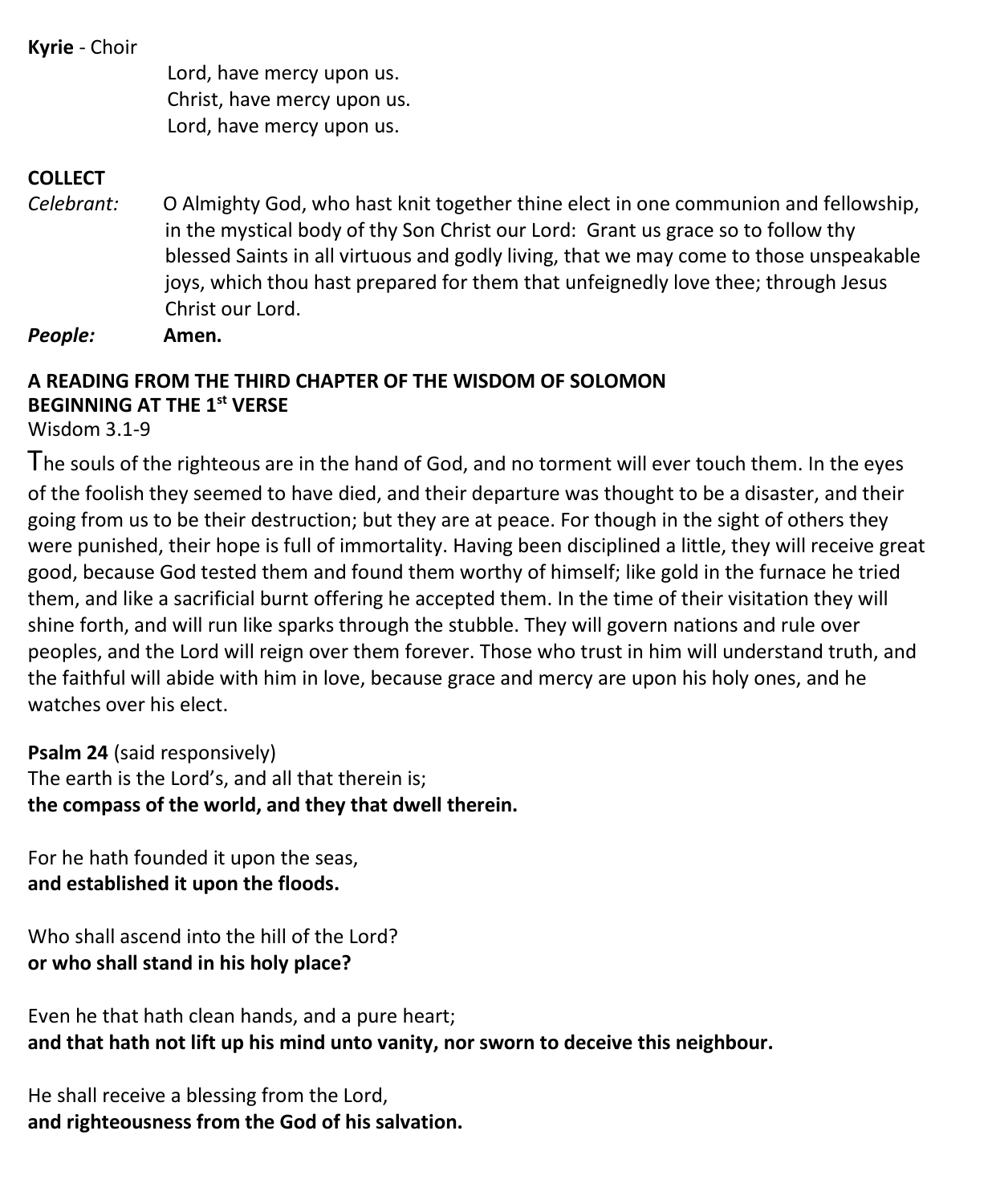This is the generation of them that seek him; **even of them that seek thy face, O God of Jacob.**

Lift up your heads, O ye gates, and be ye lift up, ye everlasting doors; **and the King of glory shall come.**

Who is the King of glory? **it is the Lord strong and mighty, even the Lord mighty in battle.**

Lift up your heads, O ye gates, and be ye lift up, ye everlasting doors; **and the King of glory shall come in.**

Who is the King of glory? **even the Lord of hosts, he is the King of glory.**

Glory be to the Father, and to the Son, and to the Holy Ghost. **as it was at the beginning, is now, and ever shall be, world without end. Amen.**

#### *(Please stand as you are able)*

- **GOSPEL John 11.32-44**
- *Reader:*The Lord be with you.
- *People: And with thy spirit.*
- Reader: The Holy Gospel is written in the 11<sup>th</sup> chapter of the gospel according to John beginning at the 32<sup>nd</sup> verse.
- *People:* **Glory be to thee, O Lord.**

When Mary came where Jesus was and saw him, she knelt at his feet and said to him, "Lord, if you had been here, my brother would not have died." When Jesus saw her weeping, and the Jews who came with her also weeping, he was greatly disturbed in spirit and deeply moved. He said, "Where have you laid him?" They said to him, "Lord, come and see." Jesus began to weep. So the Jews said, "See how he loved him!" But some of them said, "Could not he who opened the eyes of the blind man have kept this man from dying?" Then Jesus, again greatly disturbed, came to the tomb. It was a cave, and a stone was lying against it. Jesus said, "Take away the stone." Martha, the sister of the dead man, said to him, "Lord, already there is a stench because he has been dead four days." Jesus said to her, "Did I not tell you that if you believed, you would see the glory of God?" So they took away the stone. And Jesus looked upward and said, "Father, I thank you for having heard me. I knew that you always hear me, but I have said this for the sake of the crowd standing here, so that they may believe that you sent me." When he had said this, he cried with a loud voice, "Lazarus, come out!" The dead man came out, his hands and feet bound with strips of cloth, and his face wrapped in a cloth. Jesus said to them, "Unbind him, and let him go." The Gospel of Christ.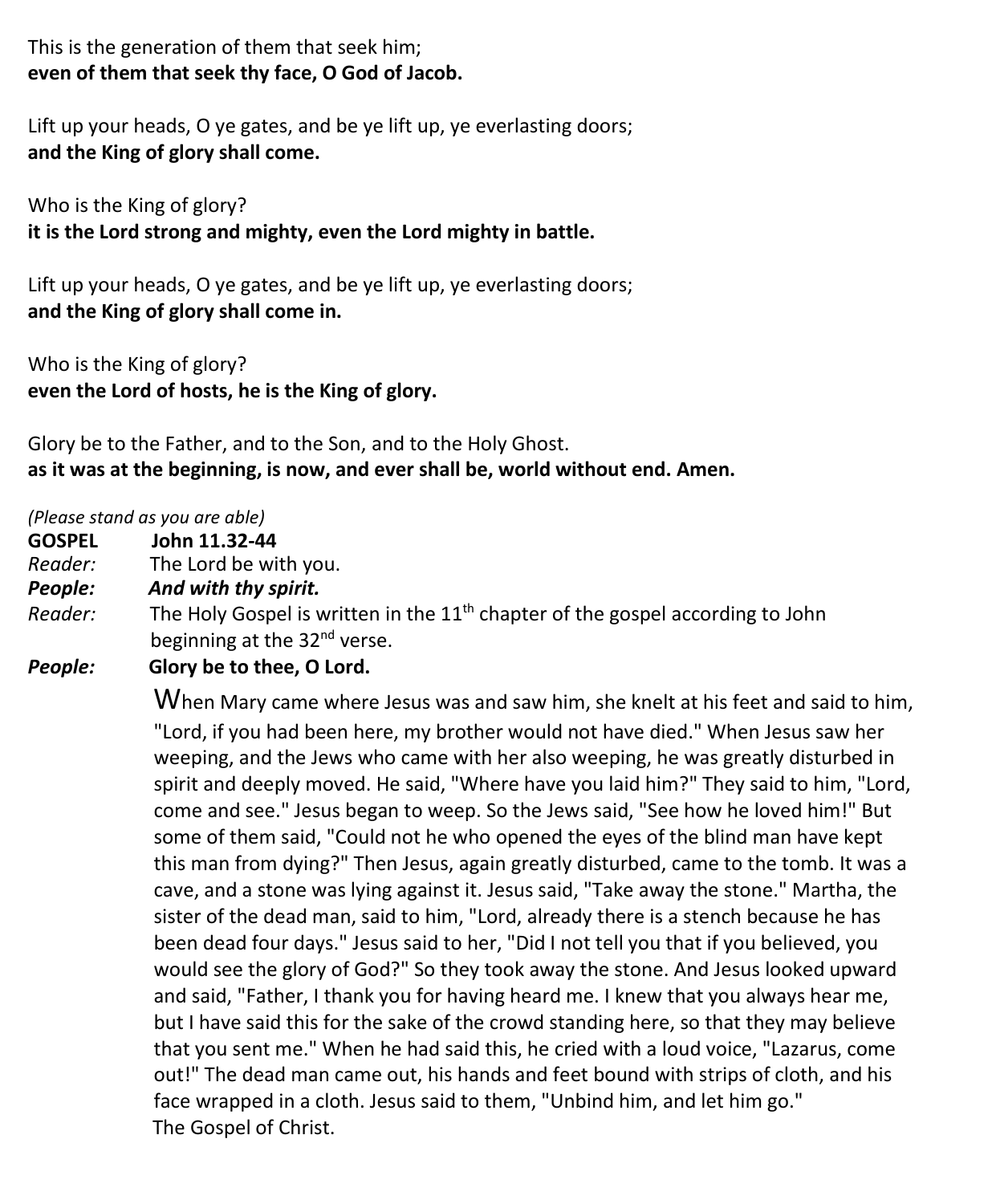*People:* **Praise be to thee, O Christ.**

#### **THE NICENE CREED**

**All: I BELIEVE in one God the Father Almighty, Maker of heaven and earth, and of all things visible and invisible:**

> **And in one Lord Jesus Christ, the only begotten Son of God, begotten of the Father before all worlds; God, of God; light, of light; very God, of very God; begotten, not made; being of one substance with the Father; through whom all things were made: who for us and for our salvation came down from heaven, and was incarnate by the Holy Ghost of the Virgin Mary, and was made man, and was crucified also for us under Pontius Pilate. He suffered and was buried, and the third day he rose again according to the Scriptures, and ascended into heaven, and sitteth on the right hand of the Father. And he shall come again with glory to judge both the quick and the dead: whose kingdom shall have no end.**

> **And I believe in the Holy Ghost, the Lord, the Giver of life, who proceedeth from the Father and the Son, who with the Father and the Son together is worshipped and glorified, who spake by the prophets. And I believe one, holy, catholic, and apostolic church. I acknowledge one baptism for the remission of sins. And I look for the resurrection of the dead, and the life of the world to come. Amen.**

| Love Divine, All Loves Excelling<br><b>Hymn 470</b><br>Love Divine, all loves excelling,<br>Joy of heaven, to earth come down,<br>Fix in us thy humble dwelling,<br>All thy faithful mercies crown. | (congregation remains standing as choir sings)<br>Thee we would be always blessing,<br>Serve thee as thy hosts above;<br>Pray, and praise thee, without ceasing,<br>Glory in thy perfect love. |
|-----------------------------------------------------------------------------------------------------------------------------------------------------------------------------------------------------|------------------------------------------------------------------------------------------------------------------------------------------------------------------------------------------------|
| Jesu, thou art all compassion,                                                                                                                                                                      | Finish then thy new creation,                                                                                                                                                                  |
| Pure unbounded love thou art;                                                                                                                                                                       | Pure and spotless let us be;                                                                                                                                                                   |
| Visit us with thy salvation,                                                                                                                                                                        | Let us see thy great salvation,                                                                                                                                                                |
| Enter every trembling heart.                                                                                                                                                                        | Perfectly restored in thee;                                                                                                                                                                    |
| Come, almighty to deliver                                                                                                                                                                           | Changed from glory into glory,                                                                                                                                                                 |
| Let us all thy grace receive;                                                                                                                                                                       | Till in heaven we take our place,                                                                                                                                                              |
| Suddenly return, and never,                                                                                                                                                                         | Till we cast our crowns before thee,                                                                                                                                                           |
| Never more thy temples leave.                                                                                                                                                                       | Lost in wonder, love, and praise.                                                                                                                                                              |

#### **HOMILY** Rev'd Judy Steers

#### **Anthem Give Us The Wings of Faith** Ernest Bullock

*Give us the wings of faith to rise within the veil, and see the saints above, how great their joys, how bright their glories be. We ask them whence their victory came; they, with one united breath, ascribe the conquest to the Lamb, their triumph to his death. They marked the footsteps that he trod, his zeal inspired their breast; and, following their incarnate God, they reached the promised rest.*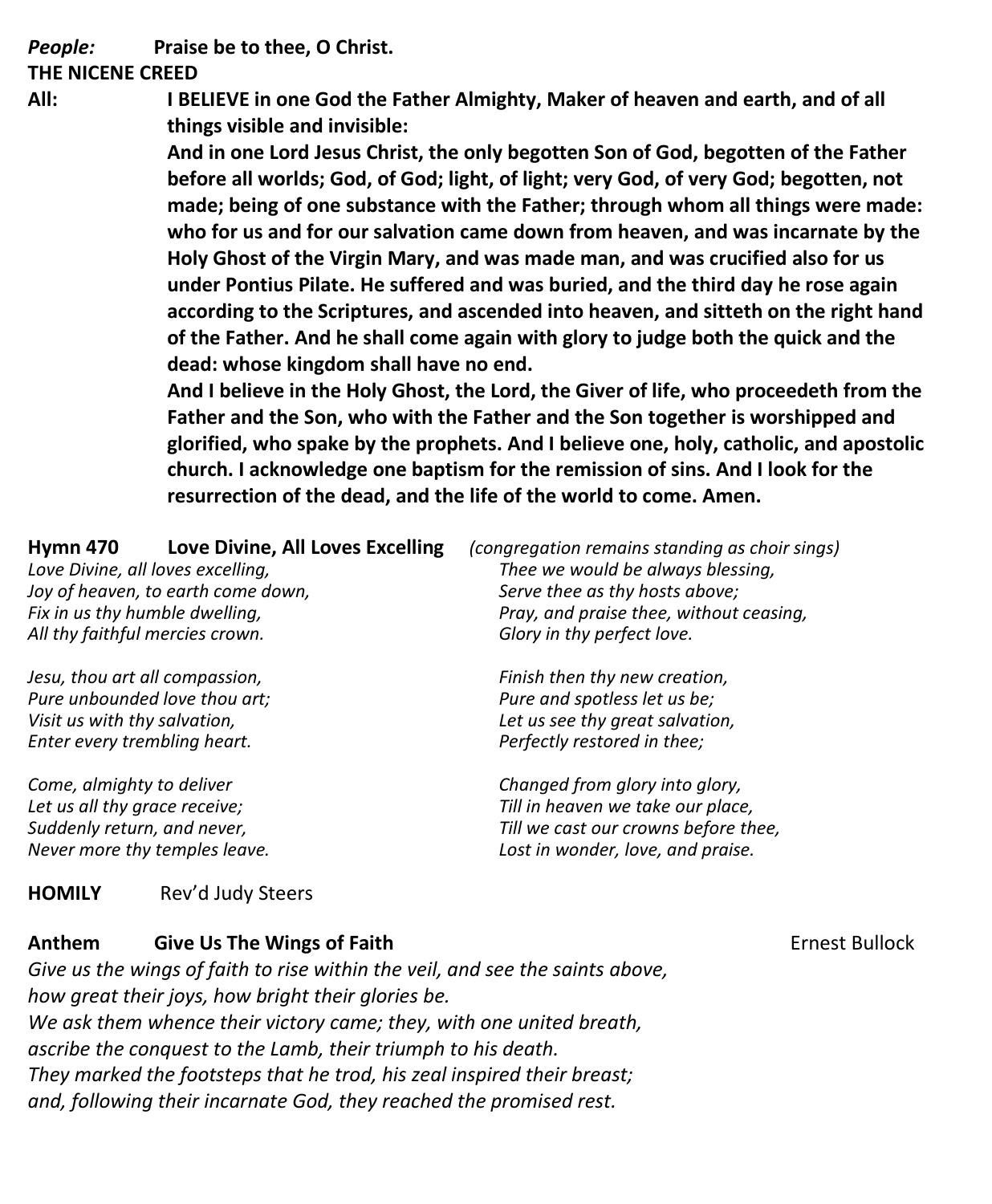#### **PREPARATION OF THE GIFTS**

*During the Anthem the Celebrant prepared the elements for Communion.*

*"They are before the throne of God, and he who sits upon the throne will shelter them with his presence." - Revelation 7.15*

#### **INTERCESSIONS**

Celebrant: Let us pray.

Let us pray for the church, for our community, for the world. Let us pray for reconciliation with indigenous peoples of Canada. Let us pray for all who need our prayers today, and all who have died in the peace of Christ.

*Leader:* ALMIGHTY and everliving God, who by thy holy Apostle hast taught us to make prayers and supplications, and to give thanks, for all people: we humbly beseech thee most mercifully to accept our alms and oblations, and to receive these our prayers, which we offer unto thy Divine Majesty; beseeching thee to inspire continually the universal church with the spirit of truth, unity, and concord: and grant that all they that do confess thy holy Name may agree in the truth of thy holy Word, and live in unity and godly love. Lord, in thy mercy.

#### *People***: Hear our prayer.**

*Leader:* We beseech thee also to lead all nations in the way of righteousness; and so to guide and direct their governors and rulers, that thy people may enjoy the blessings of freedom and peace: And grant unto thy servant ELIZABETH our Queen, and to all that are put in authority under her, that they may truly and impartially administer justice, to the maintenance of thy true religion and virtue. Lord, in thy mercy.

#### *People***: Hear our prayer.**

*Leader:* Give grace, O heavenly Father, to all Bishops, Priests, and Deacons, and specially to thy servant Linda, our Primate, and Susan, our Bishop, that they may both by their life and doctrine set forth thy true and living Word, and rightly and duly administer thy holy Sacraments: Prosper, we pray thee, all those who proclaim the Gospel of thy kingdom among the nations: And to all thy people give thy heavenly grace, that, with meek heart and due reverence, we may hear and receive thy holy Word; truly serving thee in holiness and righteousness all the days of our life. Lord, in thy mercy. *People***: Hear our prayer.**

*Leader:* We most humbly beseech thee of thy goodness, O Lord, to comfort and succour all them, who in this transitory life are in trouble, sorrow, need, sickness, or any other adversity, especially those for whom our prayers are desired…..Lord, in thy mercy. *People***: Hear our prayer.**

*Leader*: We remember before thee, O Lord, all thy servants departed this life in thy faith and fear: ….. and we bless thy holy Name for all who in life and death have glorified thee; beseeching thee to give us grace that, rejoicing in their fellowship, we may follow their good examples, and with them be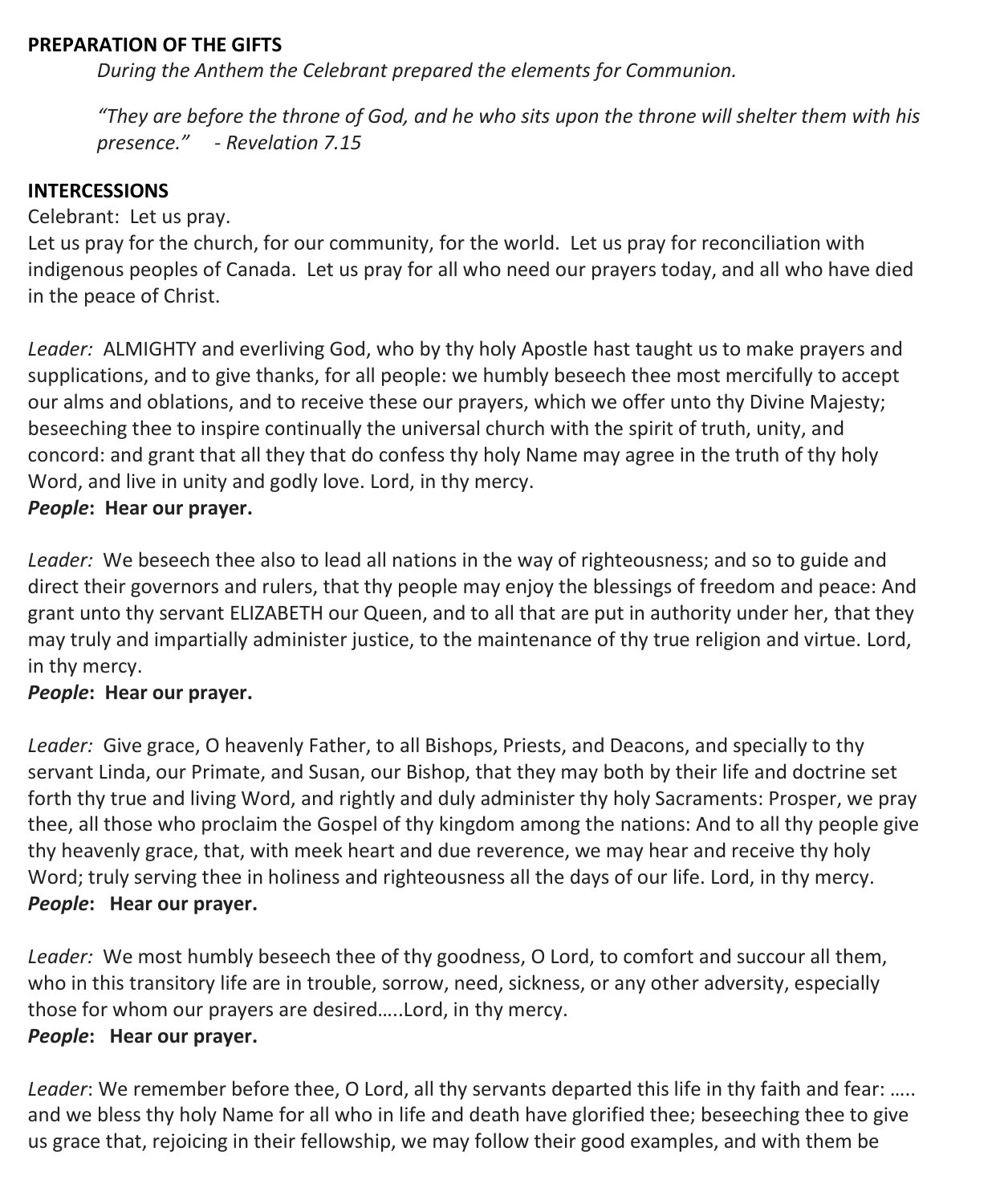partakers of thy heavenly kingdom. Lord in thy mercy. *People***: Hear our prayer.**

We offer these prayers from our hearts for Jesus Christ's sake, our only Mediator and Advocate, to whom, with thee and the Holy Spirit, be all honour and glory, world without end. **Amen.**

#### **CONFESSION AND ABSOLUTION**

*Leader:* YE that do truly and earnestly repent you of your sins, and are in love and charity with your neighbours, and intend to lead the new life, following the commandments of God, and walking from henceforth in his holy ways: draw near with faith, and take this holy sacrament to your comfort; and make your humble confession to Almighty God.

#### *Celebrant:* ALMIGHTY God,

*All:* **Father of our Lord Jesus Christ, maker of all things, judge of all people: we acknowledge and confess our manifold sins and wickedness, which we from time to time most grievously have committed, by thought, word, and deed, against thy divine majesty. We do earnestly repent, and are heartily sorry for these our misdoings. Have mercy upon us, most merciful Father; for thy Son our Lord Jesus Christ's sake, forgive us all that is past; and grant that we may ever hereafter serve and please thee in newness of life, to the honour and glory of thy Name; through Jesus Christ our Lord. Amen.**

- *Celebrant:* ALMIGHTY God, our heavenly Father, who of his great mercy hath promised forgiveness of sins to all them that with hearty repentance and true faith turn unto him: have mercy upon you; pardon and deliver you from all your sins; confirm and strengthen you in all goodness; and bring you to everlasting life; through Jesus Christ our Lord.
- *All:* **Amen.**

*Leader:* Hear what comfortable words our Saviour Christ saith unto all that truly turn to him: Come unto me all that labour and are heavy laden, and I will refresh you. - *Matthew 11:28*

> God so loved the world, that he gave his only begotten Son, to the end that all that believe in him should not perish, but have eternal life. - *John 3:16.*

Hear also what Saint Paul saith:

This is a true saying, and worthy of all to be received, that Christ Jesus came into the world to save sinners. - *1 Timothy 1:15.*

Hear also what Saint John saith.

If any one sin, we have an Advocate with the Father, Jesus Christ the righteous; and he is the propitiation for our sins. - *1 St John 2:1, 2*.

#### **THANKSGIVING AND CONSECRATION**

*(Choir stand)*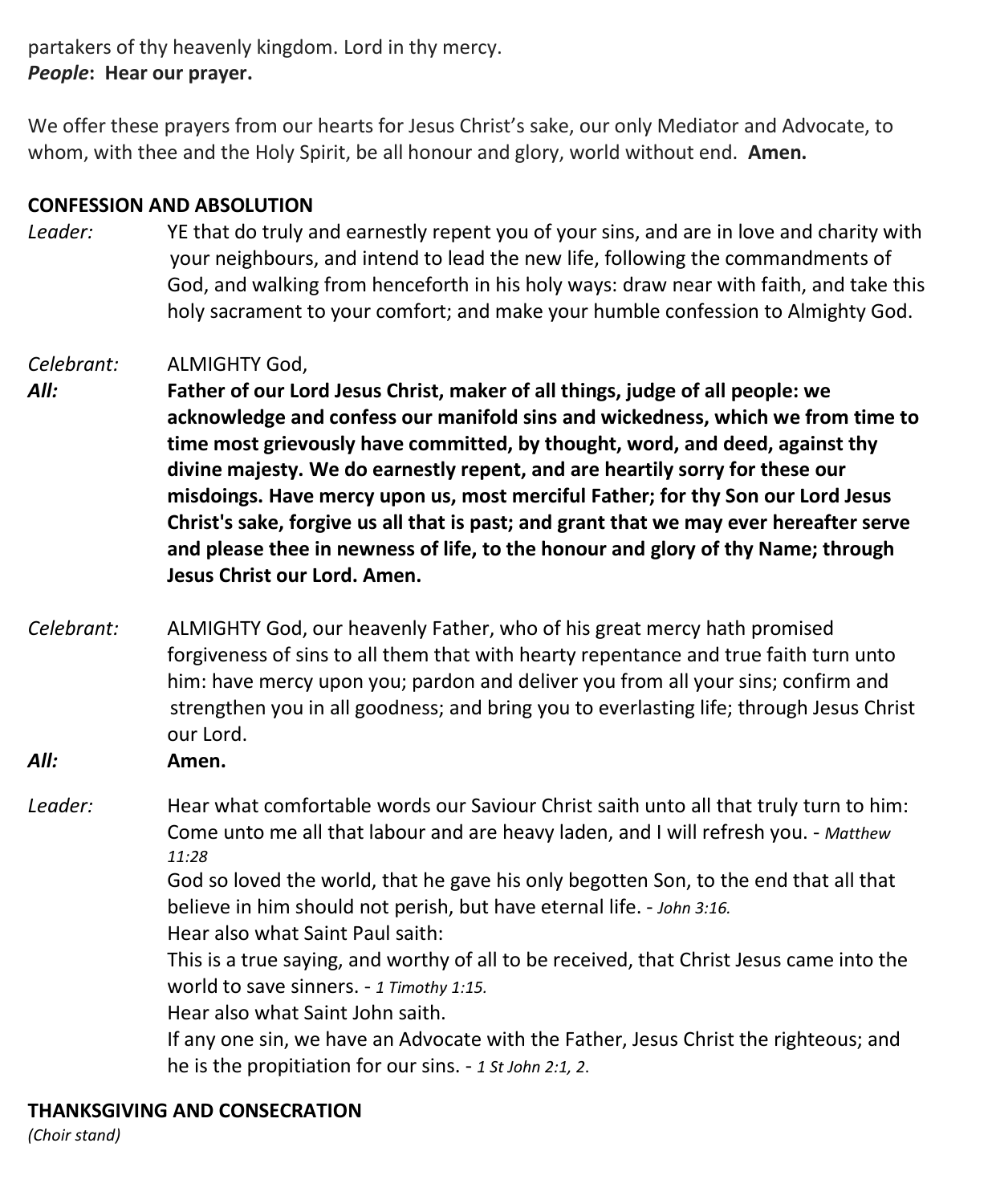*Celebrant:* The Lord be with you; *Choir:* And with thy spirit. Celebrant: Lift up your hearts; *Choir:* We lift them up unto the Lord. Celebrant*:* Let us give thanks unto our Lord God; *Choir:* It is meet and right so to do. *Celebrant:* It is very meet, right, and our bounden duty, that we should at all times, and in all places, give thanks unto thee, O Lord, Holy Father, Almighty, Everlasting God, Creator and Preserver of all things. Therefore with Angels and Archangels, and with the whole company of heaven, we laud and magnify thy glorious Name; evermore praising thee and saying: *Choir* **Holy, Holy, Holy, Lord God of hosts,**  heaven and earth are full of thy glory. Glory be to thee, O Lord Most High.

Blessed is he who cometh in the name of the Lord,

Hosanna in the Highest.

# **PRAYER OF CONSECRATION**

*Celebrant*: BLESSING and glory and thanksgiving be unto thee Almighty God, our heavenly Father, who of thy tender mercy didst give thine only Son Jesus Christ to take our nature upon him, and to suffer death upon the Cross for our redemption; who made there, by his one oblation of himself once offered, a full, perfect, and sufficient sacrifice, oblation, and satisfaction, for the sins of the whole world; and did institute, and in his holy Gospel command us to continue, a perpetual memorial of that his precious death, until his coming again.

> Hear us, O merciful Father, we most humbly beseech thee; and grant that we receiving these thy creatures of bread and wine, according to thy Son our Saviour Jesus Christ's holy institution, in remembrance of his death and passion, may be partakers of his most blessed Body and Blood; who, in the same night that he was betrayed, took Bread; and, when he had given thanks, he brake it; and gave it to his disciples, saying, Take, eat; this is my Body which is given for you: Do this in remembrance of me.

Likewise after supper he took the Cup; and, when he had given thanks, he gave it to them, saying, Drink ye all, of this; for this is my Blood of the new Covenant, which is shed for you and for many for the remission of sins: Do this, as oft as ye shall drink it, in remembrance of me.

 Wherefore, O Father, Lord of heaven and earth, we thy humble servants, with all thy holy Church, remembering the precious death of thy beloved Son, his mighty resurrection, and glorious ascension, and looking for his coming again in glory, do make before thee, in this sacrament of the holy Bread of eternal life and the Cup of everlasting salvation, the memorial which he hath commanded; And we entirely desire thy fatherly goodness mercifully to accept this our sacrifice of praise and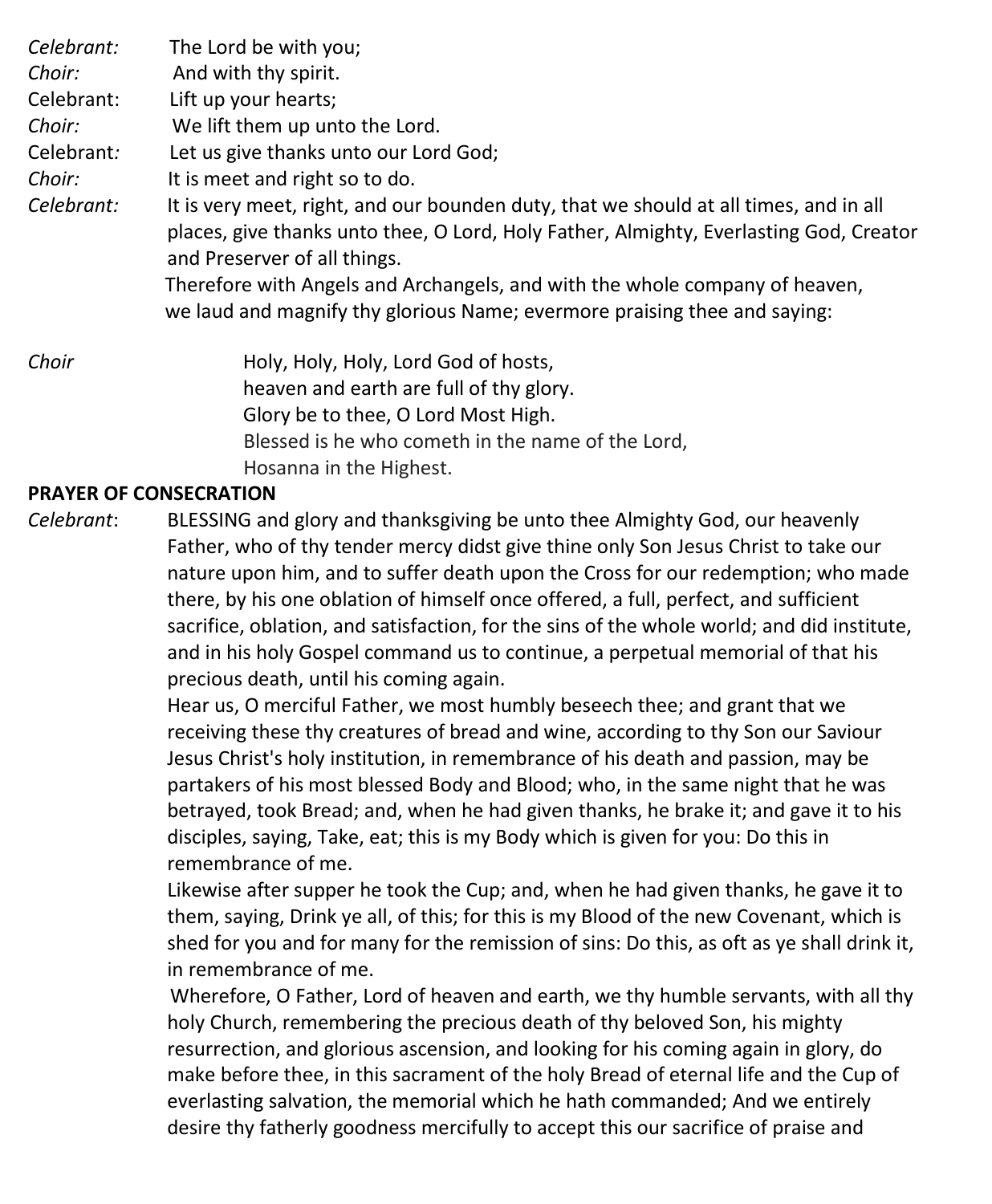thanksgiving, most humbly beseeching thee to grant, that by the merits and death of thy Son Jesus Christ, and through faith in his blood, we and all thy whole Church may obtain remission of our sins, and all other benefits of his passion; And we pray that by the power of thy Holy Spirit, all we who are partakers of this holy Communion may be fulfilled with thy grace and heavenly benediction; through Jesus Christ our Lord, by whom and with whom, in the unity of the Holy Spirit, all honour and glory be unto thee, O Father Almighty, world without end.

*All:* **Amen.**

*Celebrant:* The peace of the Lord be always with you; *All:* **And with thy Spirit.**

- *All:* **We do not presume to come to this thy Table, O merciful Lord, Trusting in our own righteousness, But in thy manifold and great mercies. We are not worthy So much as to gather up the crumbs under thy Table. But thou art the same Lord, Whose property is always to have mercy: Grant us therefore, gracious Lord, So to eat the Flesh of thy dear Son Jesus Christ, And to drink his Blood, That our sinful bodies May be made clean by his Body, And our souls washed through his most precious Blood, And that we may evermore dwell in him, And he in us. Amen.**
- **Choir Agnus Dei**

#### *During Communion:*

*Please remain in your seat and the sacrament will be brought to you in one kind (bread). Please keep your face mask on while you hear the words of administration or blessing. If you do not wish to receive the sacrament, please fold your arms across your chest. Once the communion administrator is beyond your 2m physical distance you may remove your face mask to consume the sacrament.*

*Prayer During Reception:* (for people participating online with spiritual communion) Jesus, I believe that you are present with us in the sacrament of bread and wine. I love you and I desire your presence afresh in my life. Since I cannot now receive the bread and wine of the altar, *Come spiritually into my heart. I embrace you and unite myself to you; never let me be separated from you.*

*(Based on a prayer by St. Alphonsus Maria e'Liguori)*

#### **PRAYERS AFTER COMMUNION**

*Singers remain standing*

*Celebrant:* Let us pray.

**OUR Father who art in heaven, hallowed be thy name, thy kingdom come, thy will be done, on earth as it is in heaven. Give us this day our daily bread; and forgive us our trespasses, as we forgive them that trespass against us; and lead us not into**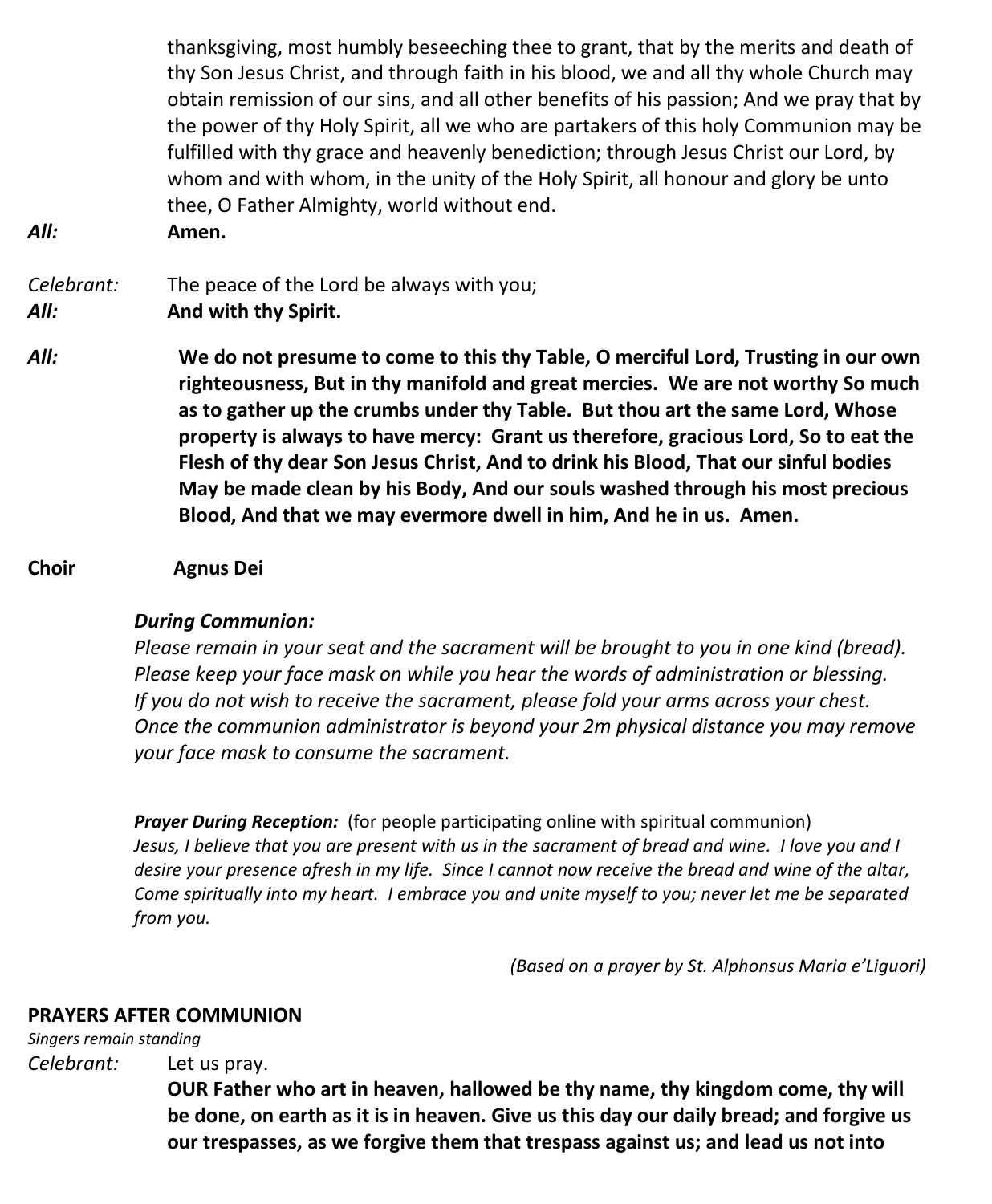**temptation, but deliver us from evil. For thine is the kingdom, the power, and the glory, for ever and ever. Amen.**

- *Celebrant:* Almighty and everliving God, we most heartily thank thee that thou dost graciously feed us, in these holy mysteries, with the spiritual food of the most precious body and blood of thy Son our saviour Jesus Christ; assuring us thereby of thy favour and goodness towards us; and that we are living members of his mystical body, which is the blessed company of all faithful people; and are also heirs through hope of thy everlasting kingdom.
- *All:* **And here we offer and present unto thee, O Lord, ourselves, our souls and bodies, to be a reasonable, holy, and living sacrifice unto thee. And although we are unworthy, yet we beseech thee to accept this our bounden duty and service, not weighing our merits, but pardoning our offences; through Jesus Christ our Lord, to whom, with thee and the Holy Ghost, be all honour and glory, world without end. Amen.**

**BLESSING**

**POSTLUDE** Toccata in D minor **CONSIDERITY SECOND TO A SECOND TO A SECOND TO A SECOND TO BACH** 

# *Allow people closest to the doors to exit first. Please socialize outdoors.*

*If you have any questions about your registration at a Sunday Service, please contact Thomas Littlewood at [reservations.stjohnselora@gmail.com](mailto:reservations.stjohnselora@gmail.com)*

*The flowers are given to the glory of God in memory of all our loved ones who have died and we uphold in our prayers today.*

*Contact Elaine Dightam if you would like to give flowers in memory of loved ones who have died, or in thanksgiving for an anniversary, birthday or event. You can contact Elaine at 519-843-5091*

| Reader           | Charlotte Logan, Ken Reid                                          |
|------------------|--------------------------------------------------------------------|
| Server           | <b>Thomas Littlewood</b>                                           |
| Altar Guild      | Wendy Donohue, Mardy Langford                                      |
| Choir            | Audrey Coates, Rebecca McKay, Emily Petrenko, Catherine Robertson, |
|                  | Jerome Chang, Lanny Fleming, Michael Cressman,                     |
| Video Technician | Gerry Hill                                                         |
| Greeters         | Judy Bates, Ian Hornsby                                            |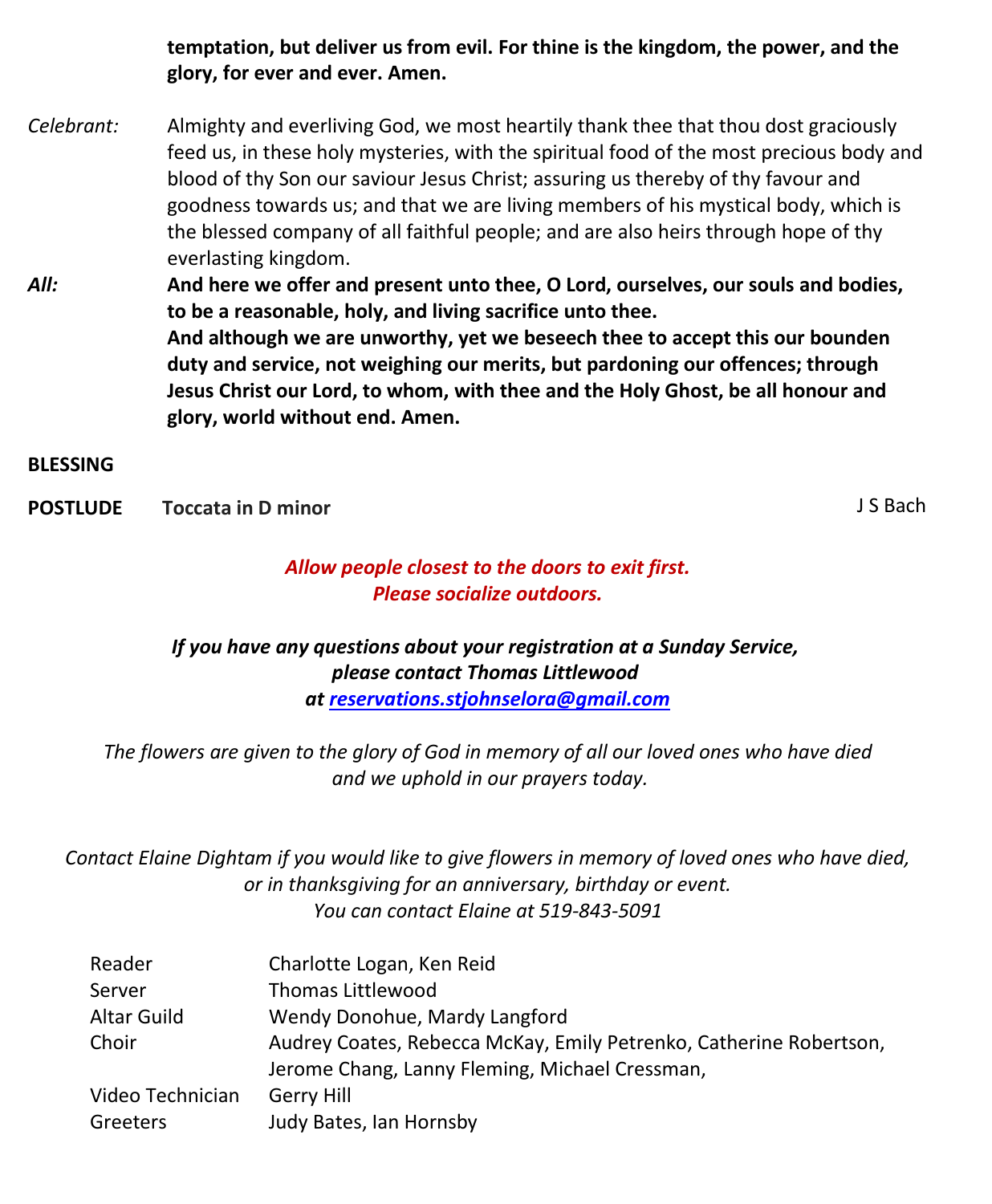# **Announcements for October 31, 2021**

# **Welcome Back**

Welcome back to church "in-person". Please keep a physical distance from people not in your household. Face masks are required at all time indoors, and when you cannot keep a physical distance of 2m outdoors.

For the purposes of screening and contact tracing it is important that you register each week online before Saturday at 9pm, or if you do not have a computer, please call the office before Friday. If you have any questions about your registration you can contact Thomas Littlewood at [reservations.stjohnselora@gmail.com](mailto:reservations.stjohnselora@gmail.com)

# **Pastoral Care**

If you know of someone in need of pastoral care, please contact a member of the clergy directly.

# **Keeping in Touch**

Each week copies of the Order of Service and Sermon Text notes are mailed or hand delivered to a group of people who do not have access to a computer and may not be able to attend in-person services because of health restrictions. If you know of someone who needs to be included on this list please contact Susan Edwards through the office at 519-846-5911.

# **Poppy Project 2021**

Many thanks to Barb Dunsmore, all the members of the Knitters and Quilters, and the installation crew who contributed to make the Poppy Project such a stunning and effective outdoor witness to celebrate the centenary of the Poppy as a symbol of peace.

Next Sunday, November 7th, we gather for a special service with an Act of Remembrance. We have limited capacity, so please register early if you wish to attend in-person.

# **Christmas Puddings**

Pam Gradwell is attending the 11:00am service today take your orders for Christmas Puddings. You can also contact Pam by email at [pamgradwell231@gmail.com](mailto:pamgradwell231@gmail.com) or 519-846-5911. Puddings are \$20 each. Gluten free options are available.

# **New Director of Music**

Last Sunday it was announced that we are thrilled to welcome Dr. Patrick Murray as our new Director of Music. Patrick begins on November 1st to help us prepare for Advent and Christmas seasons. A copy of the announcement, with Patrick's background, is available at the back of the church.

#### **New altar Super-Frontals**

Many thanks to Elizabeth Litch who has created two beautiful altar super-frontals. Elizabeth has used a damask fabric called "Florence", which is appropriate for St. John's given our connection to Florence Nightingale. Elizabeth describes the detail on the high altar: "The beautiful leaves and the central motif (a pomegranate), are from the original white frontal. I lifted them off, and believe them to be over 150